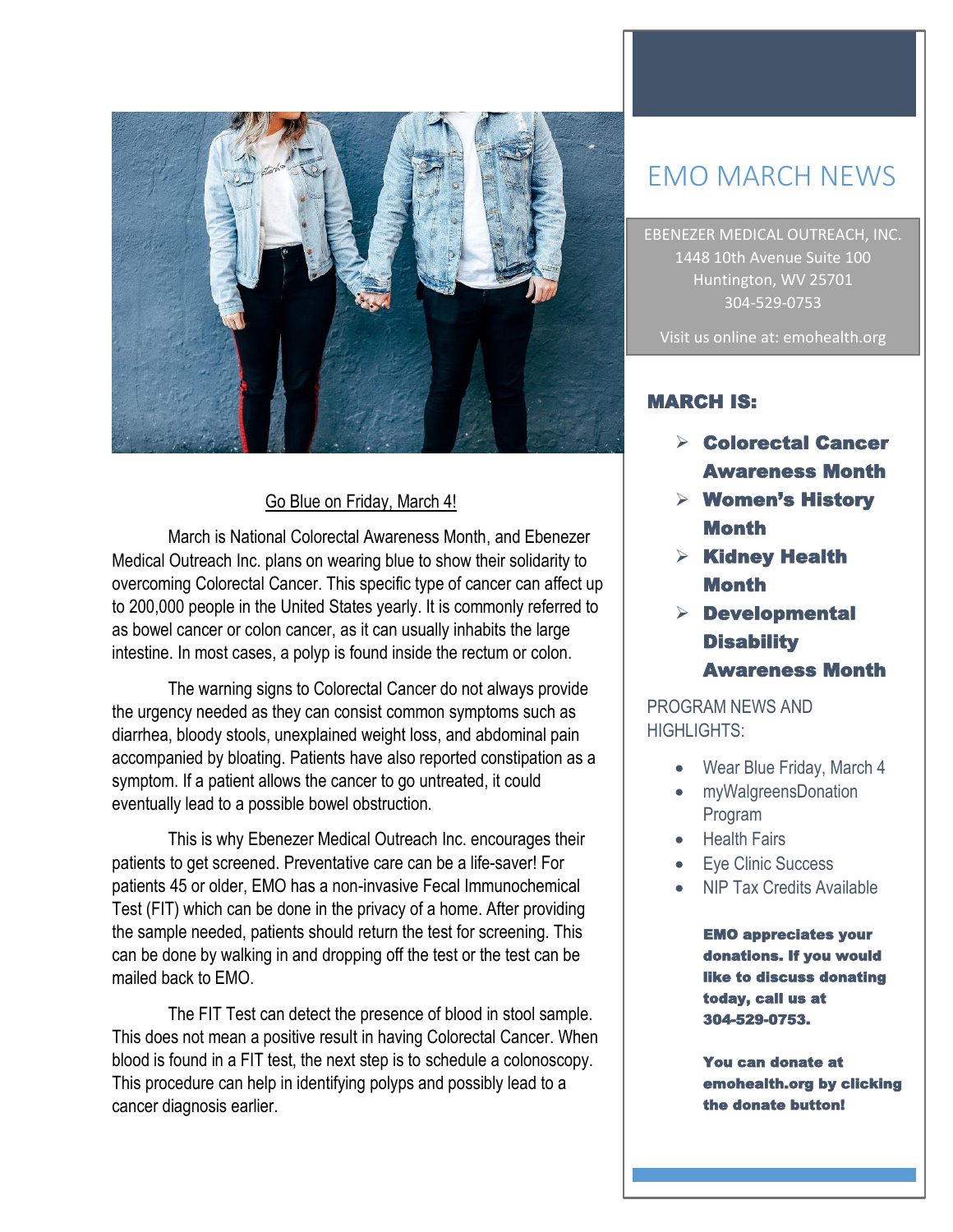It is also recommended to have a colonoscopy done every 10 years. There is not an exact reason Colorectal Cancer develops, however several factors can increase the chances of being diagnosed with this specific cancer type. Inherited gene mutations can lead to this type of cancer development in certain individuals. Also, African-Americans have a higher Colorectal Cancer rate. Other contributing factors include people who suffer from chronic inflammatory diseases as well as lifestyle factors such as smoking and eating a high-fat-low-fiber diet. Alcohol consumption and advanced age has also been found to have a common link in cancer diagnosis.

Preventative tests and lifestyle changes are not a guaranteed cure to avoid a Colorectal Cancer diagnosis, but early detection and treatment could be a key component in creating an upwards trend towards long term survival. This is what EMO plans on celebrating Friday, March 4, as they wear their blue to honor all those who have and will beat Colorectal Cancer.

#### **EMO Joins myWalgreens Donation Program**

Help communities you care about by donating your **Walgreens Cash rewards.** 



my Valgreens

Do you have extra, unclaimed or unused Walgreens Cash Rewards? Ebenezer Medical Outreach Inc. is excited to announce that they are one the newest nonprofits to join the myWalgreens Donation Program. This program allows you to choose a local charity and give a specified donation amount of your choice. It's as easy as signing into the personalized dashboard on walgreens.com, then scrolling down to the "Help Communities You Care About" where you will find a 'donate now' button. After clicking through, scroll down through the three available charities to find Ebenezer Medical Outreach, Inc. Simply enter the amount you wish to give and these proceeds will be tallied and sent to EMO. Every little bit helps to provide continuing healthcare coverage and treatment for all who are in need.